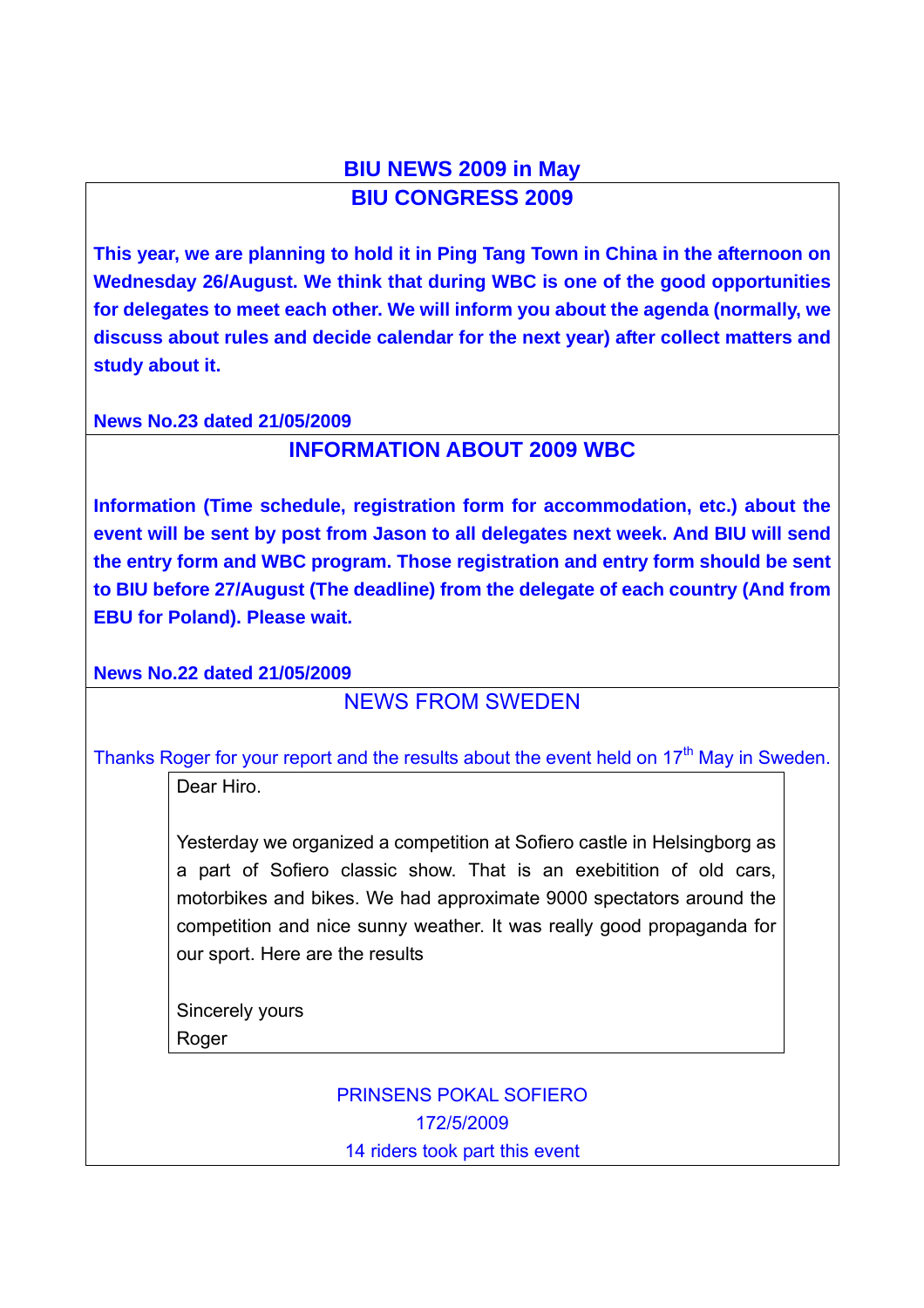|                |                       | <b>ELITE</b>   |                |                         |
|----------------|-----------------------|----------------|----------------|-------------------------|
| <b>Place</b>   | <b>Name</b>           | <b>Bike</b>    | <b>Penalty</b> | <b>Clean</b>            |
|                | <b>Björn Levin</b>    |                | 6              | 14                      |
| $\overline{2}$ | Peter Bäckgren        |                | 15             | 12                      |
| 3              | <b>Robert Fischer</b> |                | 20             | 10                      |
|                |                       | <b>CLASS A</b> |                |                         |
| Place          | <b>Name</b>           | <b>Bike</b>    | <b>Penalty</b> | Clean                   |
|                | <b>Stefan Hansson</b> |                | 33             | $\overline{\mathbf{4}}$ |
| $\overline{2}$ | <b>Martin Petrén</b>  |                | 40             | 5                       |
| 3              | Linus Pihlsgård       |                | 45             | $6\phantom{1}6$         |
|                |                       | <b>CLASS B</b> |                |                         |
| <b>Place</b>   | <b>Name</b>           | <b>Bike</b>    | <b>Penalty</b> | Clean                   |
| 1              | <b>Tobias Hult</b>    |                | 17             | 9                       |
| $\overline{2}$ | <b>Markus Nerö</b>    |                | 25             | 6                       |
| 3              | <b>Victor Naranjo</b> |                | 26             | 8                       |

### News No.20 dated 19/05/2009

## NEW DELEGATE OF BIKETRIAL UK

We got e-mail from UK. And he requested about an exception for Elite. Any opinion? Please check.

Dear Hiro

I am pleased to be elected the new delegate for the United Kingdom .My name is Anthony Rew, I run British championship bike trials for over 15 years My children competing during this time including international events, My first request to you is to consider the need for a slight change in the way that we continure the world classifications, several riders have contacted me and said that due to the world economic situation they are having trouble financing the trip to china this year , they tell me they are concerned that they may lose their status and do not wish to do this , but may have to , I feel this will weaken BikeTrial for the future and thus I ask that in this year due to the economic situation and the distance to the event you consider allowing them to keep their status for an additional year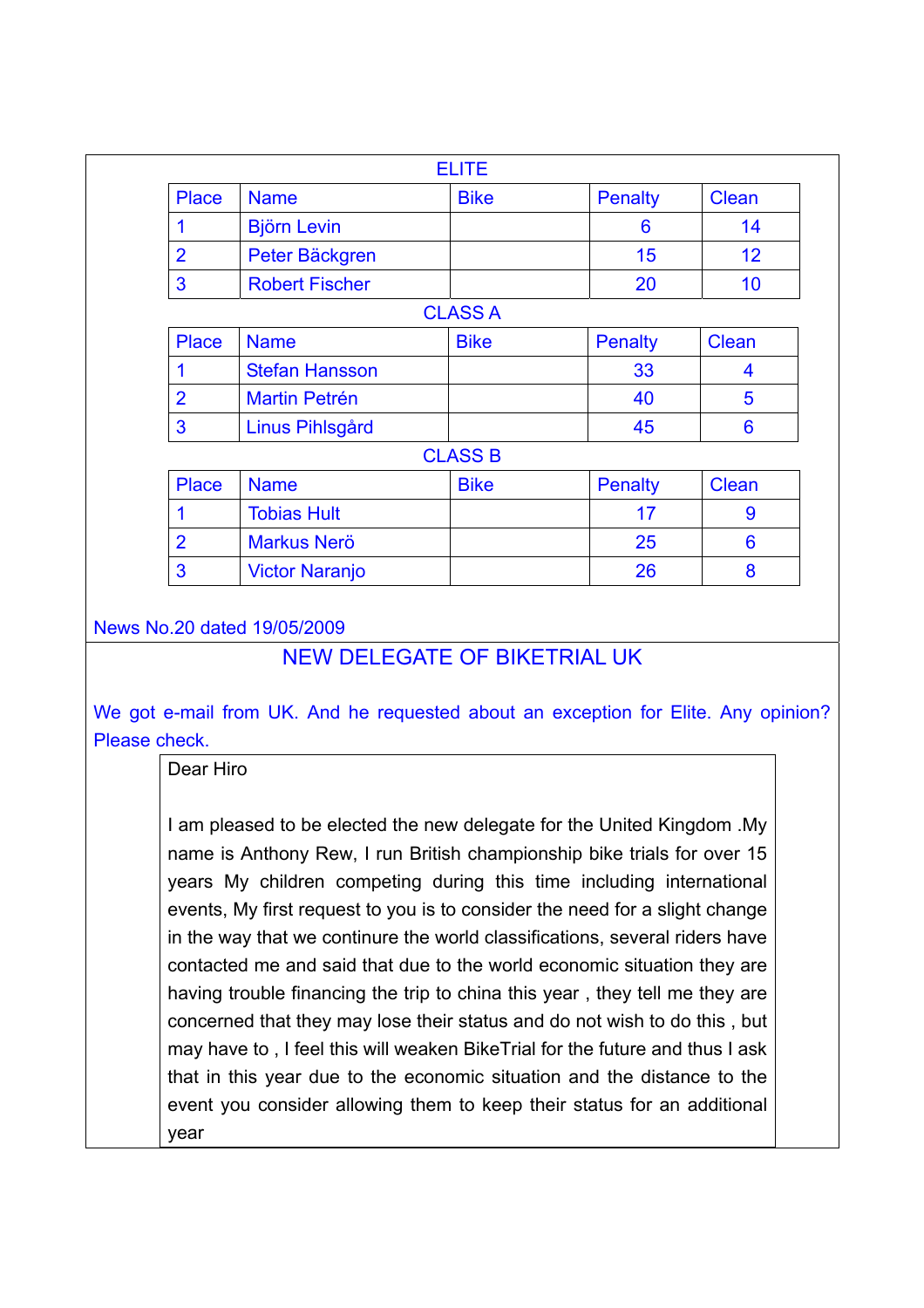| <b>Best wishes Anthony</b>                                                                     |                    |                             |  |
|------------------------------------------------------------------------------------------------|--------------------|-----------------------------|--|
| News No.19 dated 19/05/2009                                                                    |                    |                             |  |
|                                                                                                | <b>ONE MISTAKE</b> |                             |  |
|                                                                                                |                    |                             |  |
| Jason found a mistake in the 2009 WBC program about the condition of Femina. In the            |                    |                             |  |
| program, written as "born in 2001 & before" but it is wrong. Sorry for this.<br>Dear Hiro      |                    |                             |  |
|                                                                                                |                    |                             |  |
| I have changed the Femina category to "Born in 2002 & before (category                         |                    |                             |  |
| with handicap)", Please check.                                                                 |                    |                             |  |
|                                                                                                |                    |                             |  |
| <b>Best Regards</b>                                                                            |                    |                             |  |
| Jason                                                                                          |                    |                             |  |
| So we will change it as below.                                                                 |                    |                             |  |
| Group-C/ Max 20" Girls & Max                                                                   | Femina             | Born in 2002 & before       |  |
| 26" Women                                                                                      |                    | 1 category with handicap    |  |
| News No.18 dated 19/05/2009                                                                    |                    |                             |  |
| <b>LOGO OF 2009 WBC CHINA PING TANG</b>                                                        |                    |                             |  |
|                                                                                                |                    |                             |  |
| May be this is not final version, but more or less it will be like this. Jason is working hard |                    |                             |  |
| for the preparation of the event and now he is thinking about the logo of the event.           |                    |                             |  |
|                                                                                                |                    |                             |  |
|                                                                                                |                    |                             |  |
|                                                                                                |                    | <b>WORLD CHAMPIONSHIP</b>   |  |
|                                                                                                |                    |                             |  |
|                                                                                                |                    | <b>eTria</b>                |  |
|                                                                                                |                    |                             |  |
|                                                                                                |                    | <b>CHINA PING TANG 2009</b> |  |
|                                                                                                |                    |                             |  |
|                                                                                                |                    |                             |  |
| 2009中国·平塘国际障碍单车锦标赛                                                                             |                    |                             |  |
|                                                                                                |                    |                             |  |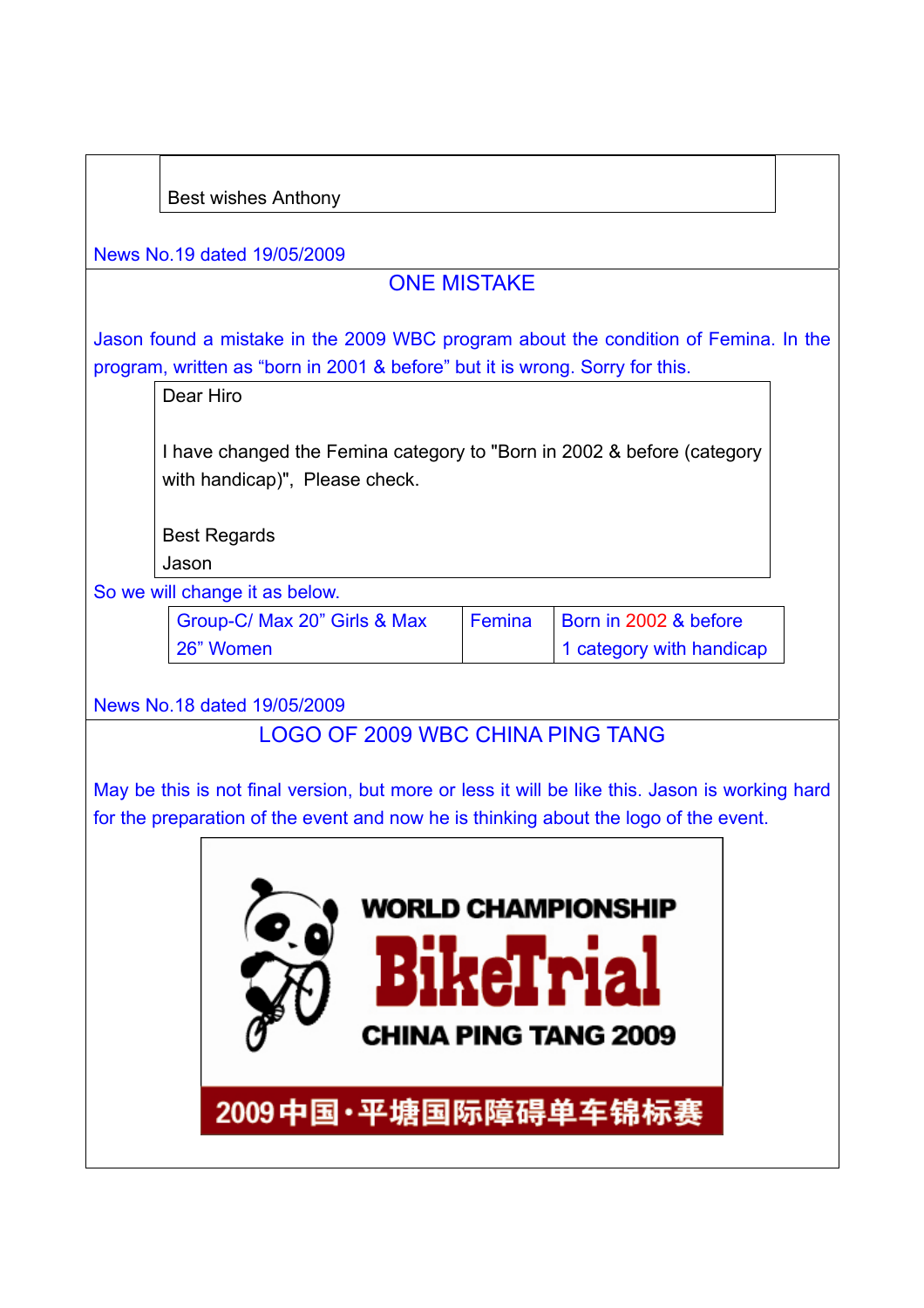News No.17 dated 18/05/2009

## 2009 INTERNATIONAL BIKETRIAL EVENTS

Following is our latest international events calendar. It is very pity that 2 Indoor events in Spain were canceled. Japan (BJU) will try to find the organizer of WBC for the next year.

| <b>DATE</b>         | <b>EVENT/VENUE</b>                    |
|---------------------|---------------------------------------|
| 30-31/MAY           | EUROPEAN BIKETRIAL CHAMPIONSHIP       |
|                     | <b>IN SPAIN/L'SCALA</b>               |
| 28/JUNE             | <b>EUROPEAN BIKETRIAL CUP</b>         |
|                     | <b>IN ITALY/DARFO BORAIO TERME</b>    |
| <b>14-15/AUGUST</b> | NORTH AMERICAN BIKETRIAL CHAMPIONSHIP |
|                     | <b>IN CANADA/WHISTLER</b>             |
| 27-28/AUGUST        | <b>WORLD BIKETRIAL CHAMPIONSHIP</b>   |
|                     | <b>IN CHINA/PING TANG</b>             |
| 20/SEPTEMBER        | <b>EUROPEAN BIKETRIAL CUP</b>         |
|                     | <b>IN UK/HOOK WOODS</b>               |

News No.16 dated 14/05/2009

### EBU 2009 EUROPEAN BIKETRIAL CUP IN BREZOVA

We got report about EURO CUP in Czech held in Brazova on 9-10/May. You can check many nice photos on the web page of EBU.

Dear BikeTrial Friends,

On Saturday,  $9<sup>th</sup>$  of May, 2009 the first round of the European Cup was held in Březová, Czech Republic. 112 riders from 12 countries participated on this event. The organizer in Březová did a very good job, well organized and exacting sections, fast processing of the results, prizes for ten the best riders in each of the categories, prize money for the best riders in ELITE category, very good refreshments, great after-party with fireworks and a warm and friendly atmosphere. You can find the results and photos on our website www.eurobiketrial.com. Mr. Guliano Gualeni, who will organize the second round of the European Cup in Italy, was present at this event. It looks like we can look forward to a very nice welcome and a quality event in Italy. Before the event in Italy we will have the European BikeTrial Championship in L'Escala, Spain on the  $30<sup>th</sup>$  and  $31<sup>st</sup>$  of May, 2009. We are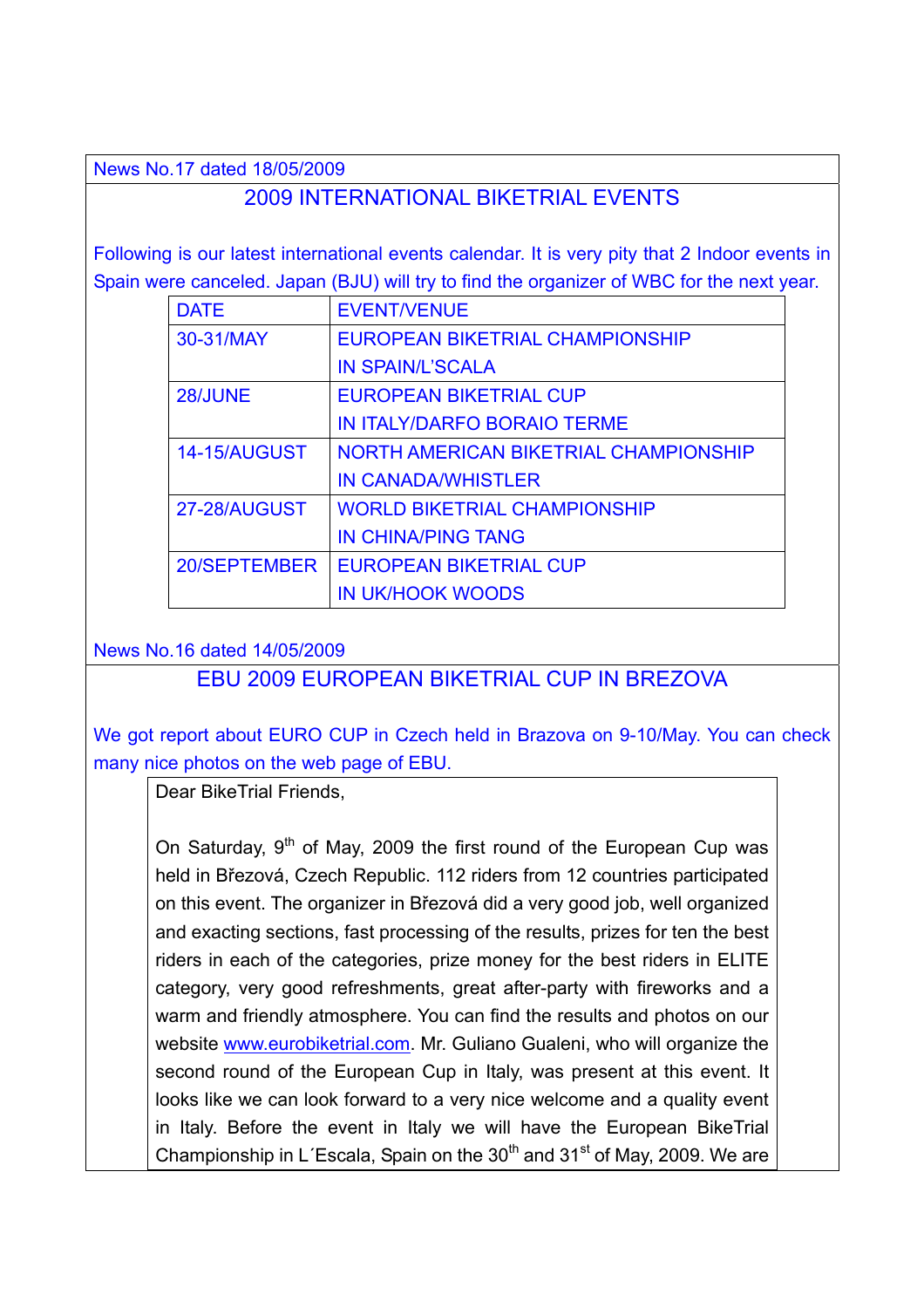looking forward to meeting you and your riders.

Sincerely yours, Anna Šmehlíková Assistant to the President of the E.B.U.

Dear Hiro,

The first round of the European Cup in Březová was a very nice. 112 riders from 12 countries participated on this event. The organizer in Březová did a very good job, well organized and exacting sections, fast processing of the results, prizes for ten the best riders in each of the categories, prize money for the best riders in ELITE category, very good refreshments, great after-party with fireworks and a warm and friendly atmosphere. You can find the results and photos on our website www.eurobiketrial.com. Now we prepare the European BikeTrial Championship in L´Escala, Spain and the second round of the European Cup in Darfo Boario Terme, Italy.

Sincerely yours, Anna Šmehlíková

P.S.: Enclosed I am sending you the results.

Following is the results of the top 3 of each class

# 2009 EUROPEAN BIKETRIAL CUP BREZOVA, CZECH 9-10/5/2009

#### 112 riders from 12 countries took part this event

|                |                              | FULF.         |             |         |              |
|----------------|------------------------------|---------------|-------------|---------|--------------|
| <b>Place</b>   | <b>Name</b>                  | Nat.          | <b>Bike</b> | Penalty | <b>Clean</b> |
|                | Václav Kolář                 | <b>CZE</b>    |             | 10      | 9            |
| $\overline{2}$ | <b>Javier Alonso Vallina</b> | ESP.          |             | 19      | 9            |
| $\overline{3}$ | <b>Peter Muziga</b>          | <b>SVK</b>    |             | 35      | 3            |
|                |                              | <b>SENIOR</b> |             |         |              |
| <b>Place</b>   | <b>Name</b>                  | Nat.          | <b>Bike</b> | Penalty | <b>Clean</b> |
|                | <b>Thomas Francisco</b>      | <b>FRA</b>    |             | 18      |              |

#### ELITE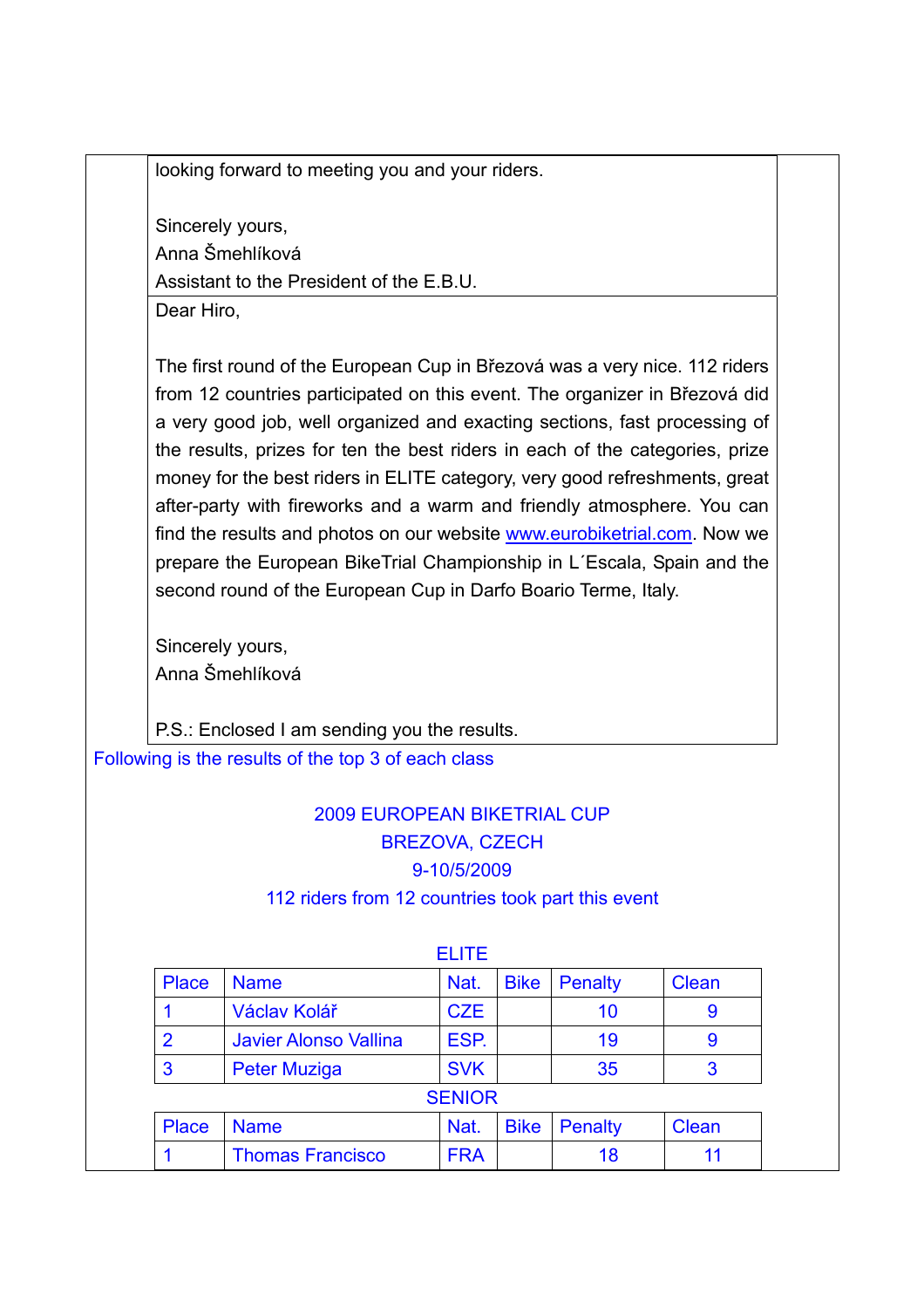| $\overline{2}$ | Victor Hugo Freire G.         | <b>ESP</b>      |             | 18             | 8              |  |
|----------------|-------------------------------|-----------------|-------------|----------------|----------------|--|
| $\overline{3}$ | <b>Björn Levin</b>            | <b>SWE</b>      |             | 27             | $6\phantom{1}$ |  |
| <b>JUNIOR</b>  |                               |                 |             |                |                |  |
| <b>Place</b>   | <b>Name</b>                   | Nat.            | <b>Bike</b> | <b>Penalty</b> | <b>Clean</b>   |  |
| $\mathbf 1$    | <b>Nicolas Massart</b>        | <b>BEL</b>      |             | 33             | 4              |  |
| $\overline{2}$ | <b>Martin Kakáč</b>           | <b>CZE</b>      |             | 44             | 3              |  |
| 3              | Ladislav Jánoška              | <b>SVK</b>      |             | 50             | $\mathbf 1$    |  |
|                |                               | <b>MINIME</b>   |             |                |                |  |
| <b>Place</b>   | <b>Name</b>                   | Nat.            | <b>Bike</b> | <b>Penalty</b> | <b>Clean</b>   |  |
| $\mathbf 1$    | <b>Ansis Dermaks</b>          | LAT             |             | 11             | 9              |  |
| $\overline{2}$ | <b>Jakub Valenta</b>          | <b>CZE</b>      |             | 20             | 8              |  |
| $\overline{3}$ | <b>Allessandro Allegretti</b> | <b>ITA</b>      |             | 25             | 5              |  |
|                |                               | <b>BENJAMIN</b> |             |                |                |  |
| <b>Place</b>   | <b>Name</b>                   | Nat.            | <b>Bike</b> | <b>Penalty</b> | <b>Clean</b>   |  |
| 1              | <b>Valters Smiltans</b>       | LAT             |             | 9              | 12             |  |
| $\overline{2}$ | <b>Arvis Dermaks</b>          | LAT             |             | 9              | 11             |  |
| 3              | <b>Andrea Riva</b>            | <b>ITA</b>      |             | 12             | 10             |  |
|                |                               | <b>POUSSIN</b>  |             |                |                |  |
| <b>Place</b>   | <b>Name</b>                   | Nat.            | <b>Bike</b> | <b>Penalty</b> | <b>Clean</b>   |  |
| $\mathbf 1$    | <b>Romain Leonard</b>         | <b>BEL</b>      |             | 11             | 10             |  |
| $\overline{2}$ | <b>Robin Lehnert</b>          | <b>GER</b>      |             | 22             | $\overline{7}$ |  |
| $\overline{3}$ | <b>Kryštof Málek</b>          | <b>CZE</b>      |             | 30             | $6\phantom{1}$ |  |
|                |                               | <b>FEMINA</b>   |             |                |                |  |
| <b>Place</b>   | <b>Name</b>                   | Nat.            | <b>Bike</b> | <b>Penalty</b> | <b>Clean</b>   |  |
| $\mathbf 1$    | Martina Očadlíková            | <b>CZE</b>      |             | 22             | $6\phantom{1}$ |  |
| $\overline{2}$ | Marie Křivová                 | <b>CZE</b>      |             | 29             | 4              |  |
| 3              | <b>Juliane Treue</b>          | <b>GER</b>      |             | 34             | $\overline{2}$ |  |

News No.15 dated 14/05/2009

# NEWS ABOUT POLAND

We found below news on the web page of EBU. Up to now there is nothing explanation about it from Mr. Krzysztof Serwin. Therefore we are not sure about if he can continue BIU delegate or not. We are waiting for his contact.

Krzysztof Serwin, the delegate of Poland, has given up his function as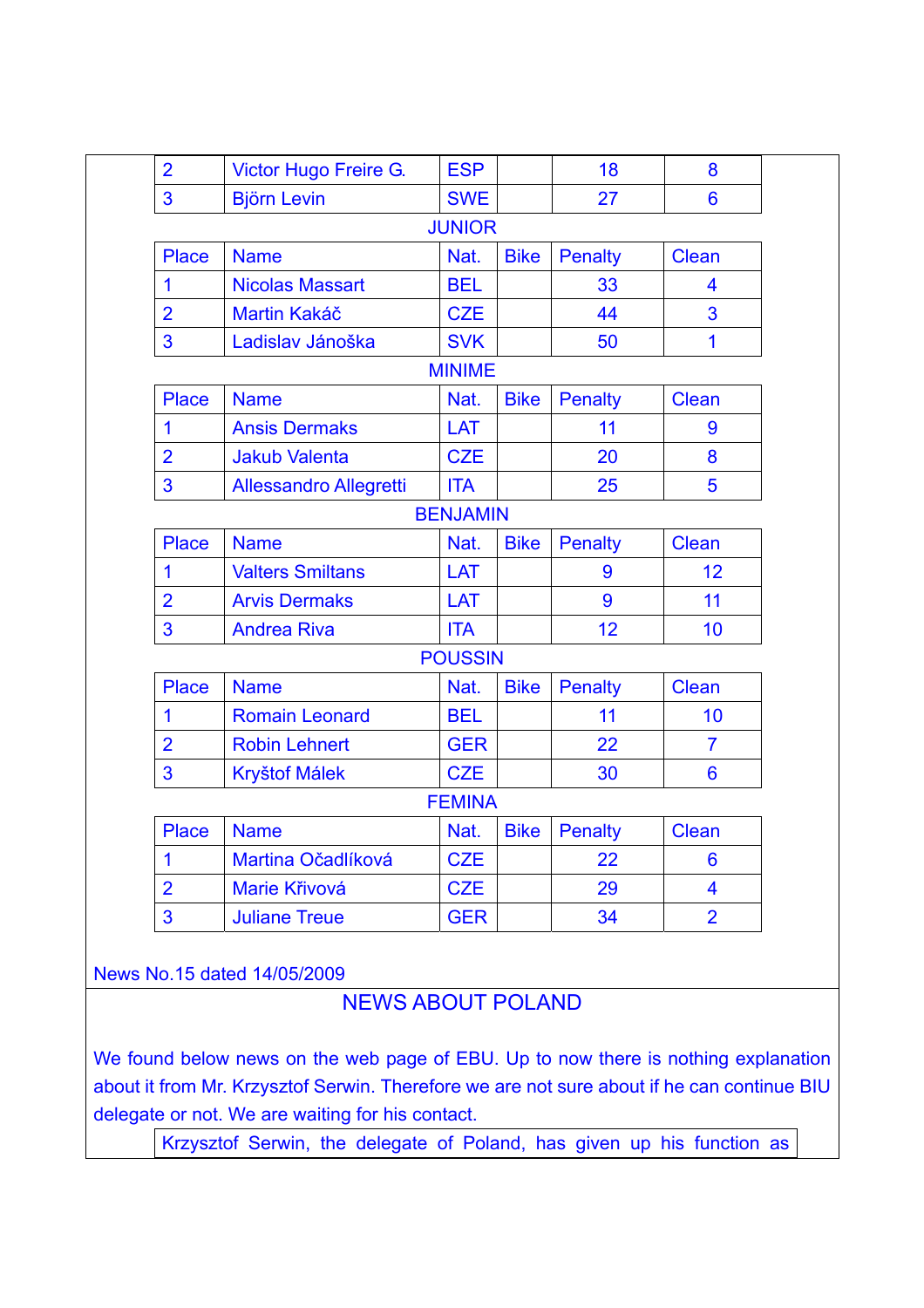delegate; that is the reason why until other arrangements are made, and until the election of a new delegate in Poland the Europen BikeTrial Union will issue licenses to Polish riders.

**We think it is the best solution and BIU will accept the licenses issued by EBU for Polish riders to take part all international events in 2009. (Added on 14/May).** 

News No.14 dated 14/05/2009

INTERNATIONAL OBSEREVERS FOR 2 MORE SECTIONS

We received a message from Stuart for EBC in Spain. He is waiting for your contact to solve the matter.

Dear Delegates,

You may have noticed that the organizers for the European Championships in Spain were originally thinking of having only 8 sections on Sunday. There is now a possibility of having 10 sections providing two qualified observers are willing to take part. This gives the chance of having two 'International Observers'. Each observer will receive payment for their participation. Please let me know therefore if your country would like to be represented in the form of an International Observer. Please provide me with the name of the Observer by the end of this week.

Thank you. Stuart Matthews

News No.13 dated 12/05/2009

NEWS FROM CHINA

We got news from Jason. Biketrial was there in the demonstration of many sports in from of the Oriental Peal TV tower in Shanghai. That is great promotion and congratulations! Jason.

Dear Hiro

On 10 May, 2009 Shanghai International Popular Festival opening ceremony was held at Shanghai Oriental Pearl TV Tower, more than 500 athletes from 20 countries take part in the ceremony, Chinese Tai Ji, Dragon & Lion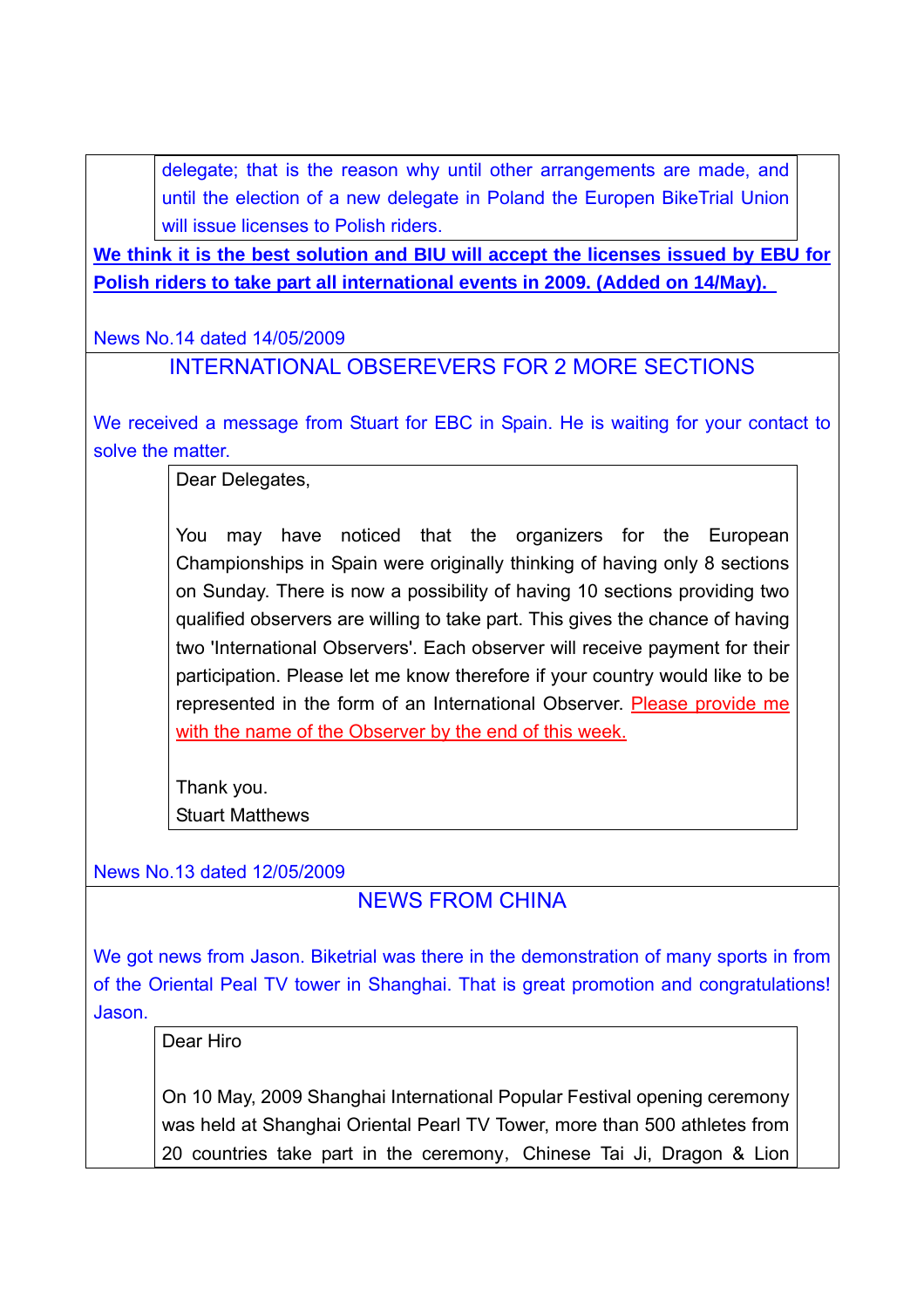Dance, Biketrial, Skateboarding, BMX and Inline Skating was performed in the live broadcast TV program.

Details as below, please check: http://www.xbreaker.com/ArticleShow.asp?ArticleID=2406

Best Regards Jason

News No.12 dated 11/05/2009

## HIRO'S EVENT

Now you can check the results and some photos of the event on  $3<sup>rd</sup>/May$  organized by Hiro at Kameoka Trial Land in Kameoka city Kyoto in the BJU web page below. There is also his massage in Japanese there.

http://www.bju.jp/modules/news/article.php?storyid=152

News No.11 dated 08/05/2009

## 2009 EBC IN SPAIN

We got the final information about entry of 2009 EBC and the poster. We hope much cooperation from delegates of European countries to get great success of this event.

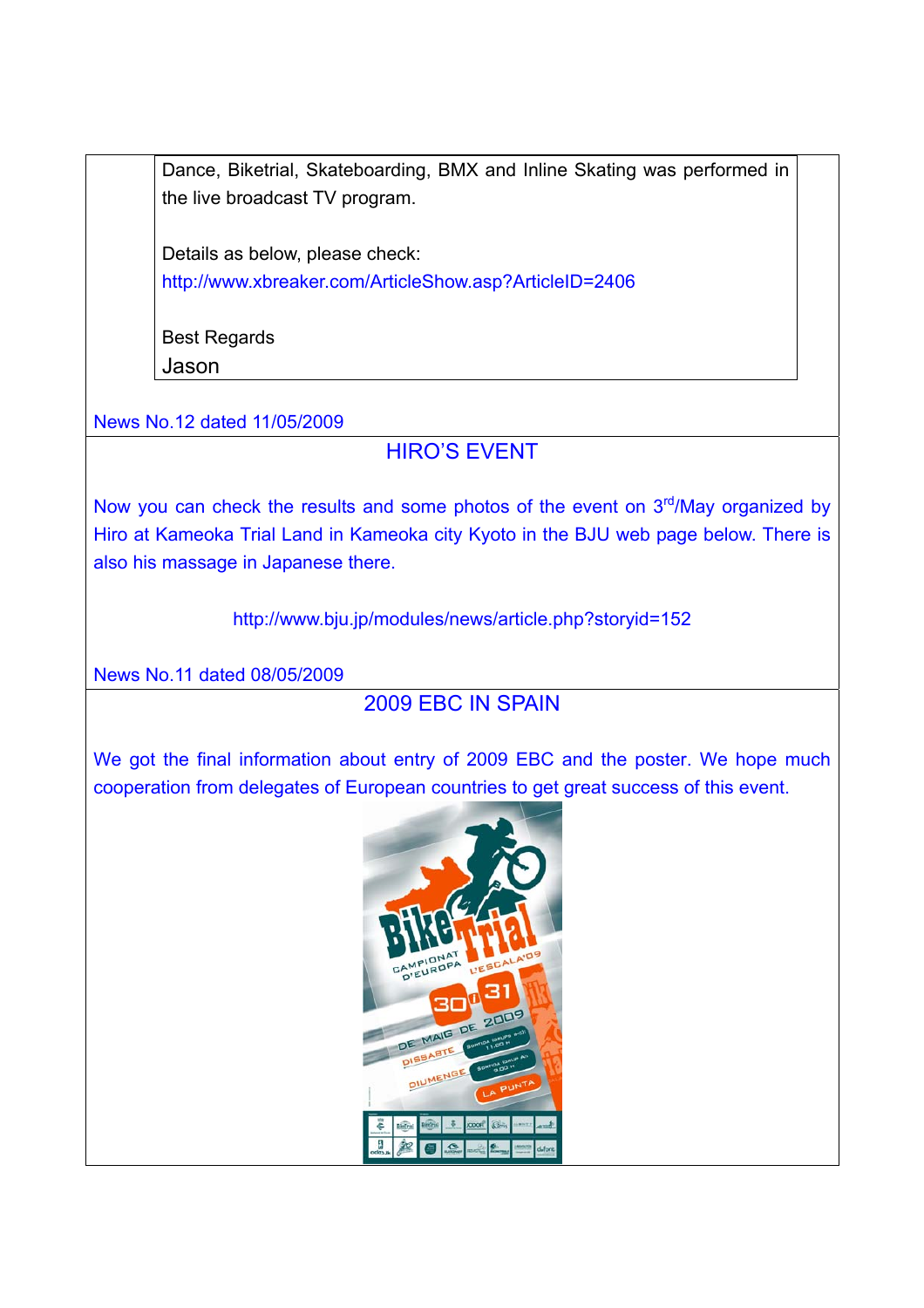| × |
|---|
|---|

Enclosed you the poster and schedule of EBC l'Escala (Girona) Please

ANNA send these information to the delegates of Europe.

**Thanks!!!!** Administración BUE Biketrial Unión Española

Dear Delegates and BikeTrial Friends,

I would like to remind you that the deadline for sending the applications to the European BikeTrial Championship 2009, Spain is  $8<sup>th</sup>$  of May, 2009. Please send to the organizer or to us your entry list. We would like to invite you and your riders by a very good event in Spain.

Sincerely yours, Anna Šmehlíková Assistant to the President of the E.B.U.

News No.10 dated 07/05/2009

### 2009 SPANISH CHAMPOINSHIP

We got information about the event as follows. There are many nice photos that you can check.

> 93 riders in Spanish Championship, riders from Spain, Andorra, and one rider of UK. Galery from RAI Ariona, picassa :

http://picasaweb.google.es/miajaures/VilanovaDePrades09?feat=email

Galery from Marcelo Multari, picassa:

http://picasaweb.google.es/zipipaldi86/20090503TrialCampeonato?authkey=Gv1sRgCJfFw63hgcy9vwE

After the event: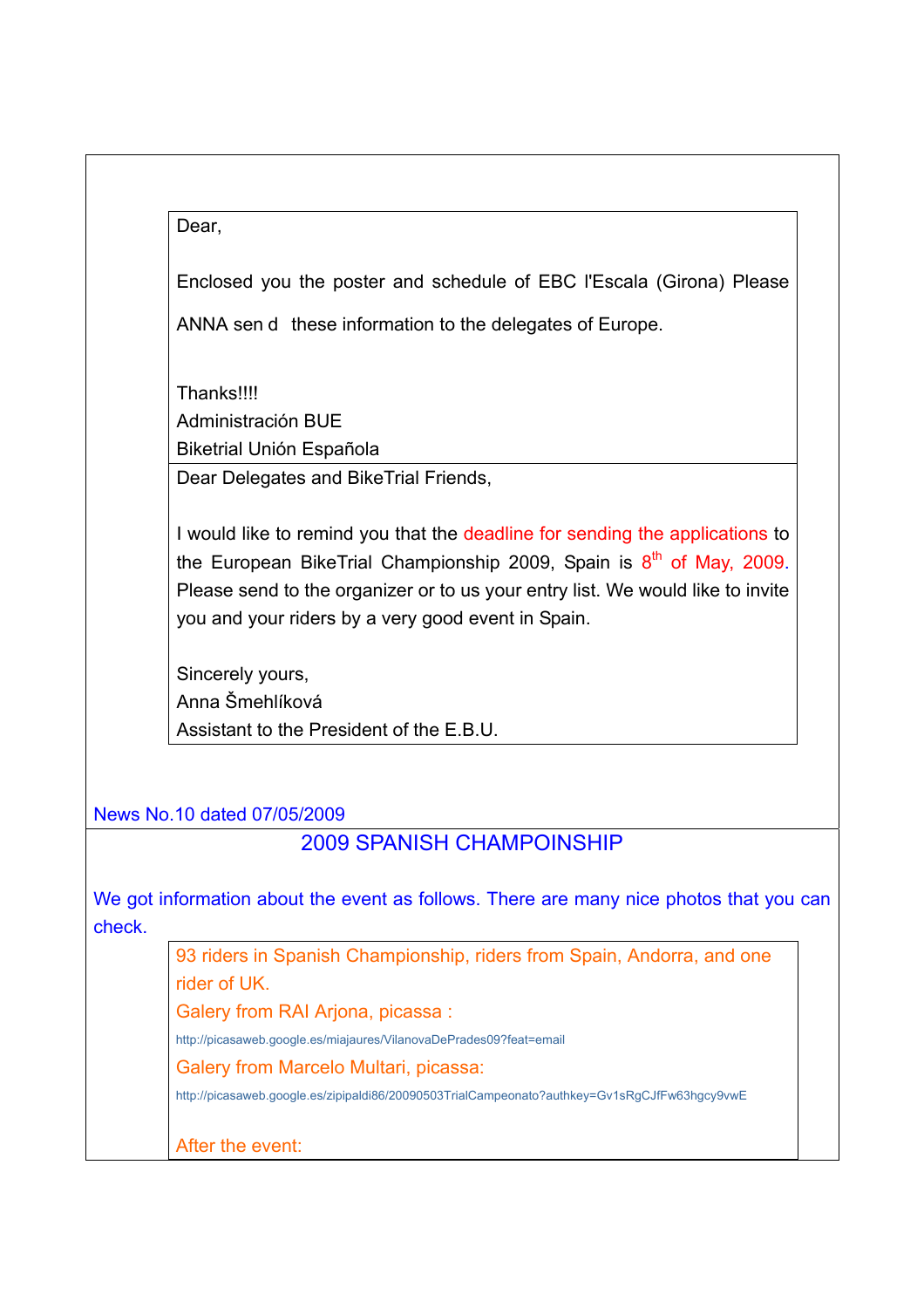Television prgam la Grada, Canal REUS TV3 Tarragona news (autonomic) New and report Canal Català Televisió Diari de Tarragona Altafulla Radio, Ona la Torre, Tarragona Radio Biketrial-spain, Tottarragona, angelbatlle, etc I work to nationals televisions make a new or reportage.

### News before the event:

Diari de Tarragona, 1/2 page + poster. Tarragona Radio new every day, 10 days. Interveiew in Catalunya Radio (autonomic) Interview in ONDA CERO (national) Diari de la Torre. Diferents webs of sport and news: biektrial-spain, trialsur, diaridetarragona, tottarragona, baixgaia, angelbatlle, etc....

Administración BUE Biketrial Unión Española

# 2009 SPANISH BIKETRIAL CHAMPIONSHIP VILANOVA DE PRADES

### 3/5/2009

#### 88 riders took part this event

|       |                           | FLITE.       |         |       |
|-------|---------------------------|--------------|---------|-------|
| Place | <b>Name</b>               | <b>Bike</b>  | Penalty | Clean |
|       | <b>DANI COMAS</b>         | <b>MONTY</b> |         | 13    |
|       | <b>ABEL MUSTIELES G.</b>  | <b>KOXX</b>  | 12      |       |
| -3    | <b>JUAN D. DE LA PEÑA</b> | <b>ATOMZ</b> | 16      |       |

## **SENIOR** Place Name Bike Penalty Clean 1 FERRAN ESCUDERO MONTY 9 11 2 PATRICK DONOVAN KOXX 17 17 10 3 VICTOR BATALLA K. MONTY | 21 | 10 JUNIOR Place Name Bike Penalty Clean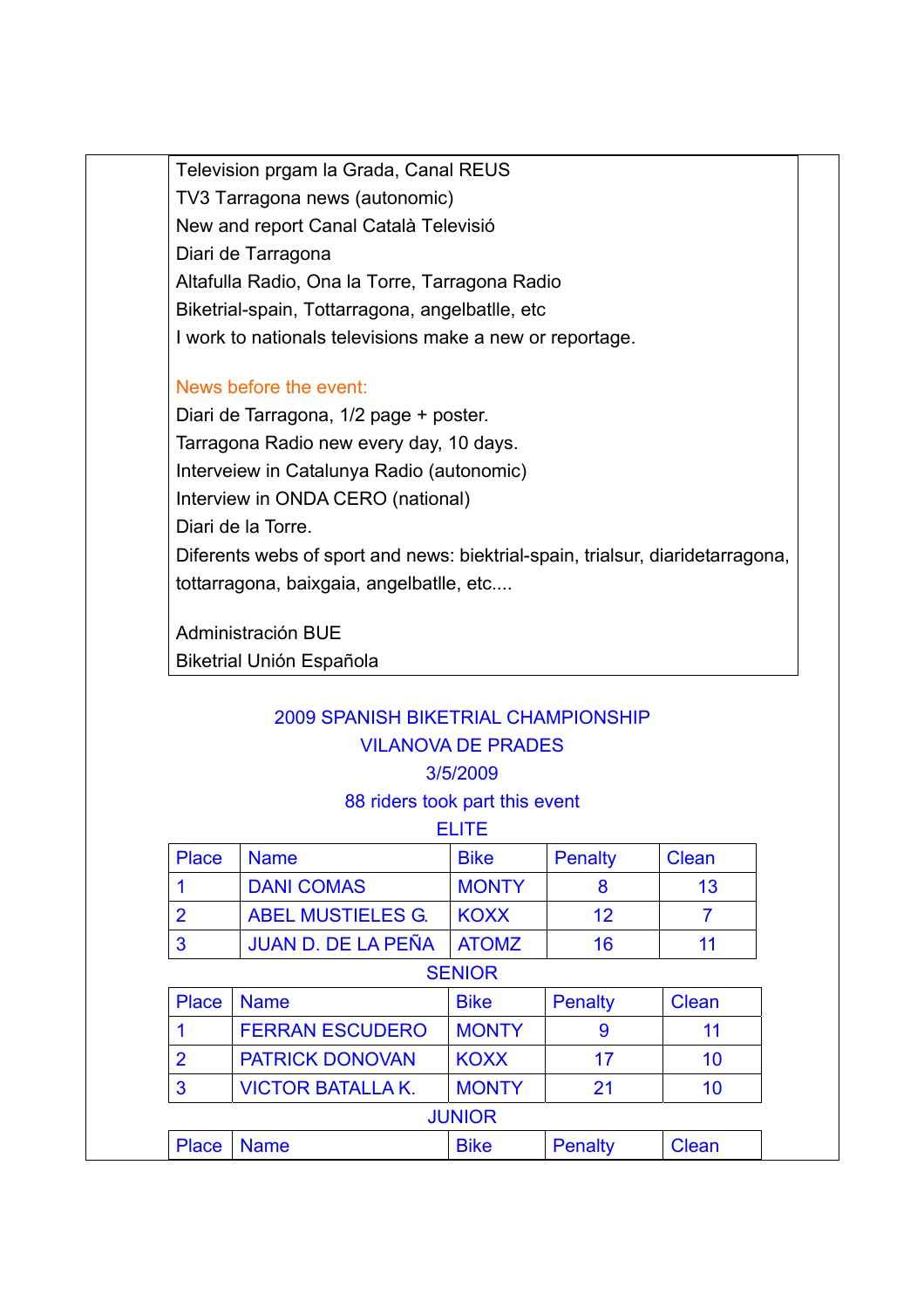| $\mathbf 1$    | <b>MARC PRAT GARCIA</b>  | <b>MONTY</b>    | 10              | 10                      |
|----------------|--------------------------|-----------------|-----------------|-------------------------|
| $\overline{2}$ | YANN FERNANDEZ H.        | <b>KOXX</b>     | 20              | 10                      |
| 3              | <b>JAUME TORT</b>        |                 | 20              | 8                       |
|                |                          | <b>MINIME</b>   |                 |                         |
| <b>Place</b>   | <b>Name</b>              | <b>Bike</b>     | <b>Penalty</b>  | <b>Clean</b>            |
| 1              | <b>AITOR MURUA</b>       | <b>KOXX</b>     | 5               | 12                      |
| $\overline{2}$ | <b>ARMAND MOLLÀ</b>      | <b>MONTY</b>    | $6\phantom{1}6$ | 11                      |
| 3              | <b>BERNAT SEUBA R.</b>   | <b>MONTY</b>    | 10              | 10                      |
|                |                          | <b>BENJAMIN</b> |                 |                         |
| <b>Place</b>   | <b>Name</b>              | <b>Bike</b>     | <b>Penalty</b>  | <b>Clean</b>            |
| 1              | <b>UNAI ZUNZUNEGUI</b>   | <b>KOXX</b>     | 6               | 12                      |
| $\overline{2}$ | <b>MARC SEUBA R.</b>     | <b>MONTY</b>    | 13              | 5                       |
| $\overline{3}$ | <b>FRESES EFREN</b>      |                 | 30              | 1                       |
|                |                          | <b>POUSSIN</b>  |                 |                         |
| <b>Place</b>   | <b>Name</b>              | <b>Bike</b>     | <b>Penalty</b>  | <b>Clean</b>            |
| $\mathbf 1$    | PAU CABALLÉ R.           | <b>KOXX</b>     | 44              | 1                       |
| $\overline{2}$ | <b>HUMBERT ALLAFRÉ</b>   | <b>MONTY</b>    | 60              | 1                       |
| 3              | LOÏCK MARTÍ H.           | <b>MONTY</b>    | 63              | $\bf{0}$                |
|                |                          | <b>PROMESA</b>  |                 |                         |
| <b>Place</b>   | <b>Name</b>              | <b>Bike</b>     | <b>Penalty</b>  | <b>Clean</b>            |
| 1              | <b>ALAN ROVIRA C.</b>    | <b>KOXX</b>     | 29              | 5                       |
| $\overline{2}$ | <b>POL CABRÉ</b>         |                 | 29              | $\overline{\mathbf{4}}$ |
| 3              | <b>EDUARDO RICHART M</b> | <b>MONTY</b>    | 71              | $\bf{0}$                |
|                |                          | <b>FEMINA</b>   |                 |                         |
| <b>Place</b>   | <b>Name</b>              | <b>Bike</b>     | <b>Penalty</b>  | <b>Clean</b>            |
| 1              | <b>LÚA VIZCAINO</b>      | <b>MONTY</b>    | 49.50           | $\overline{2}$          |
| $\overline{2}$ | <b>GEMMA ABANT C.</b>    | <b>MONTY</b>    | 53.30           | $\overline{\mathbf{4}}$ |
| $\overline{3}$ | ALBA DURÁN P.            | <b>MONTY</b>    | 63.60           | 4                       |

News No.9 dated 07/05/2009

DATE OF 2009 WBC IN CHINA PING TANG

There was a mistake on the 2009 WBC program. The right dates are as follows.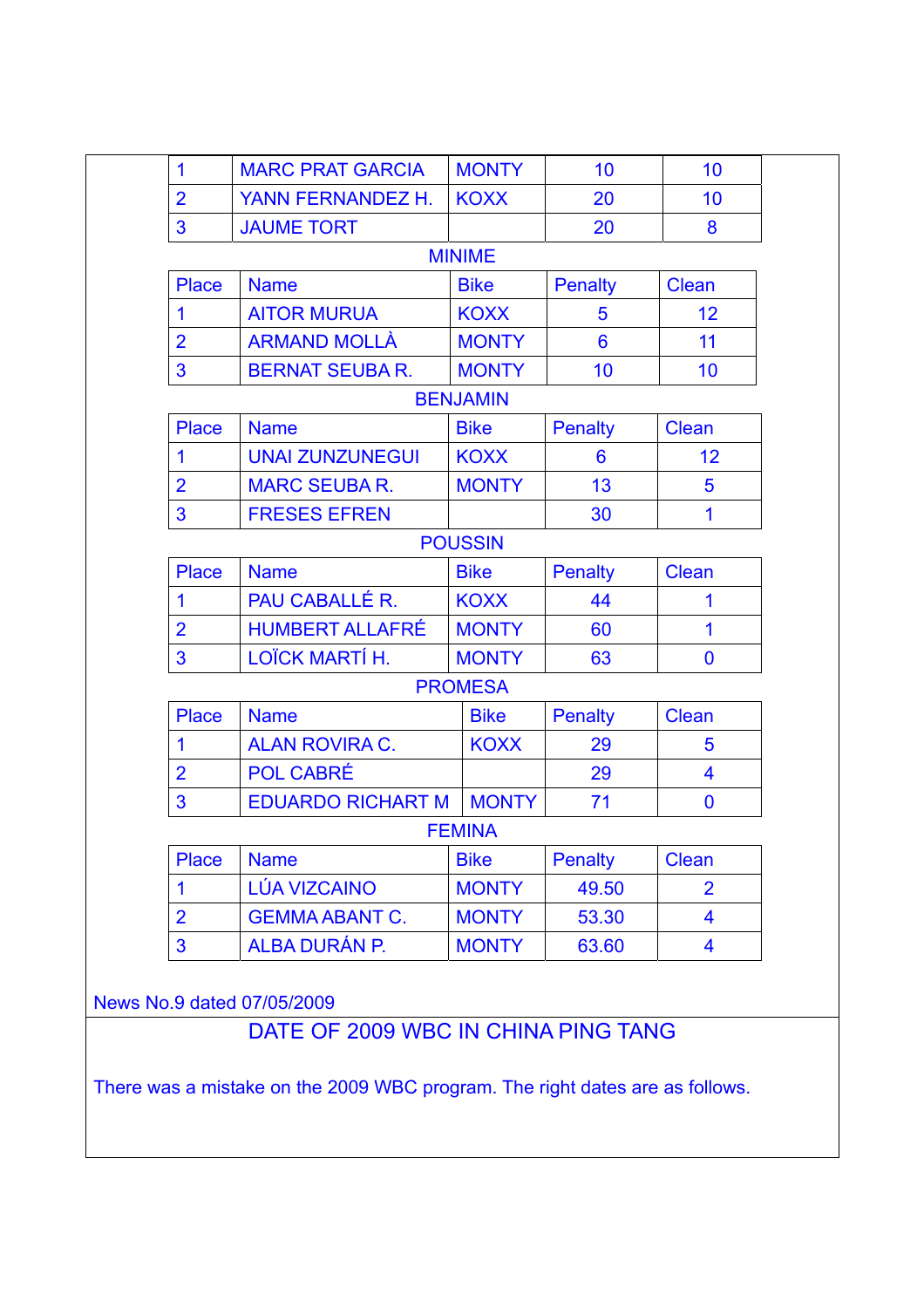| Round            | Country(place)                                                           | <b>Date</b>  |  |
|------------------|--------------------------------------------------------------------------|--------------|--|
| 1 (Final)        | <b>Example 12</b> China (Ping Tang)                                      | 27-28/August |  |
|                  |                                                                          |              |  |
| Dear Hiroshi,    |                                                                          |              |  |
|                  | on the schedule of WBCH we received from China the dates are 27th -      |              |  |
|                  | 28th August. On the schedule we received from you the dates are 26th and |              |  |
|                  | 27th August. Could you please advise which of these dates are the valid  |              |  |
|                  | ones? Thank you very much.                                               |              |  |
|                  |                                                                          |              |  |
| Kind regards,    |                                                                          |              |  |
|                  |                                                                          |              |  |
| Anna             |                                                                          |              |  |
| Dear Anna,       |                                                                          |              |  |
|                  |                                                                          |              |  |
|                  | The right dates are on 27-Thursday/28-Friday/August/2009. Sorry for the  |              |  |
| mistake.         |                                                                          |              |  |
| Sincerely yours, |                                                                          |              |  |

## GOLDEN WEEK



It is a holiday week in Japan. We call it GOLDEN WEEK. Most of people have holiday from 1st May to 6th May, 6 days. But some have more like from 25th April to 10th May, 16 days. Hiro made his plan to organize 2 events during those days. The one is a competition on 3rd May in Kyoto at Kameoka Trial land. The other one is touring trial on 6th May in his home town Tsu city. Both events are local events for beginners and middle level. Participants from 5 years old to 48 years old, + 3 girls enjoyed a lot the events.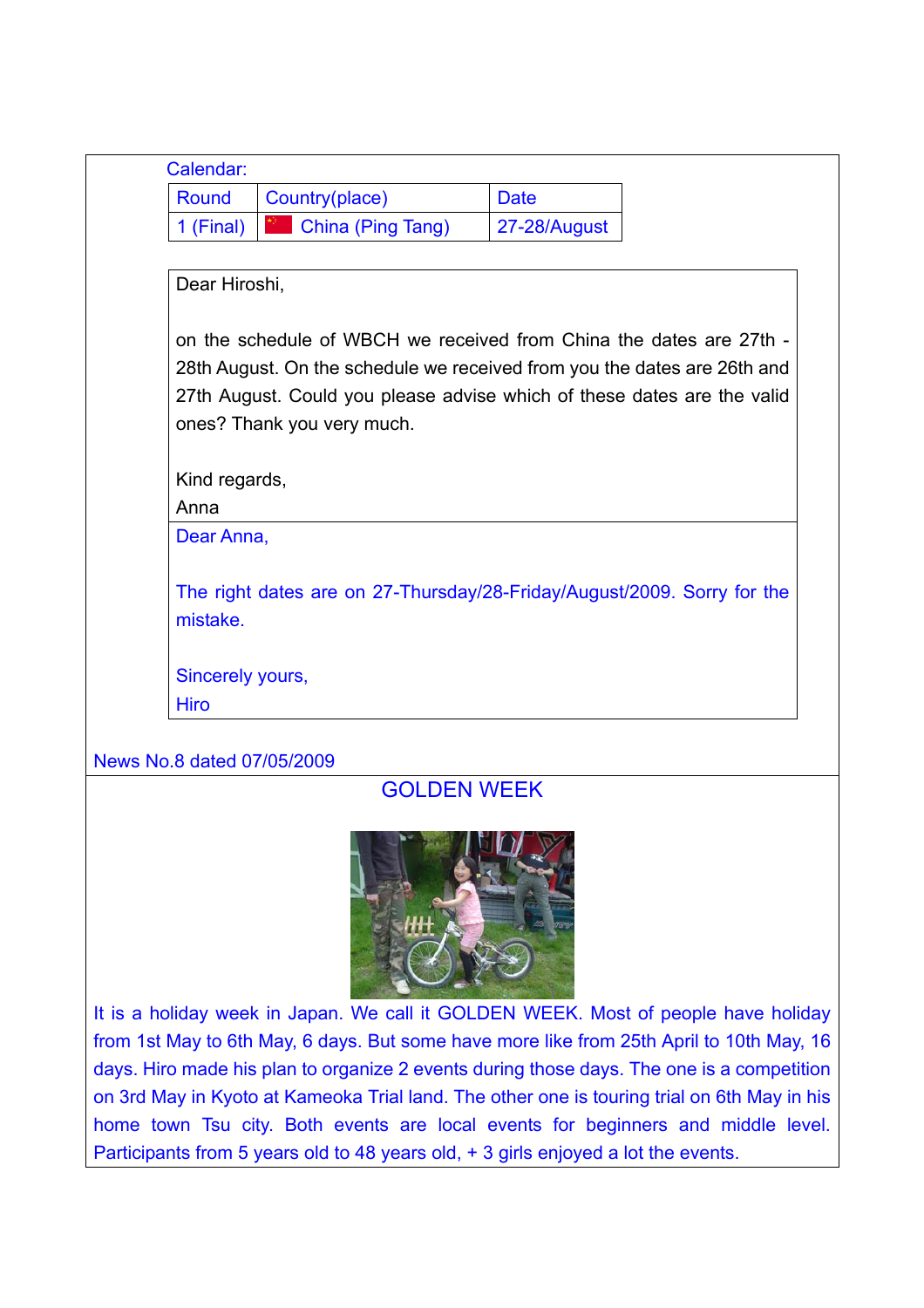#### News No.7 dated 06/05/2009

### FROM ITALY

#### Hello,

Saturday 2nd May, in Castiglioncello (Livorno), took place at the second round of the Italian BikeTrial. On www.biketrialitalia.it are visible classification and reports of the race. On www.adrenalinechannel.it are visible the movies of the race. On the home page you can see the preview. To see the full service (more than one hour) just click on "Video Gare" and register (user and password). At the European Cup on 28 June to Darfo Boario Terme have the same service and two local television stations. See you Friday to Brezova!

Giuliano Gualeni.

#### News No.7 dated 06/05/2009

### FROM SINGAPORE



Dear hiro,

I ran across this magazine at a local bikeshop today, i will try to contact them shortly as this issue you see here in Sept 2008! I will keep you updated!

Regards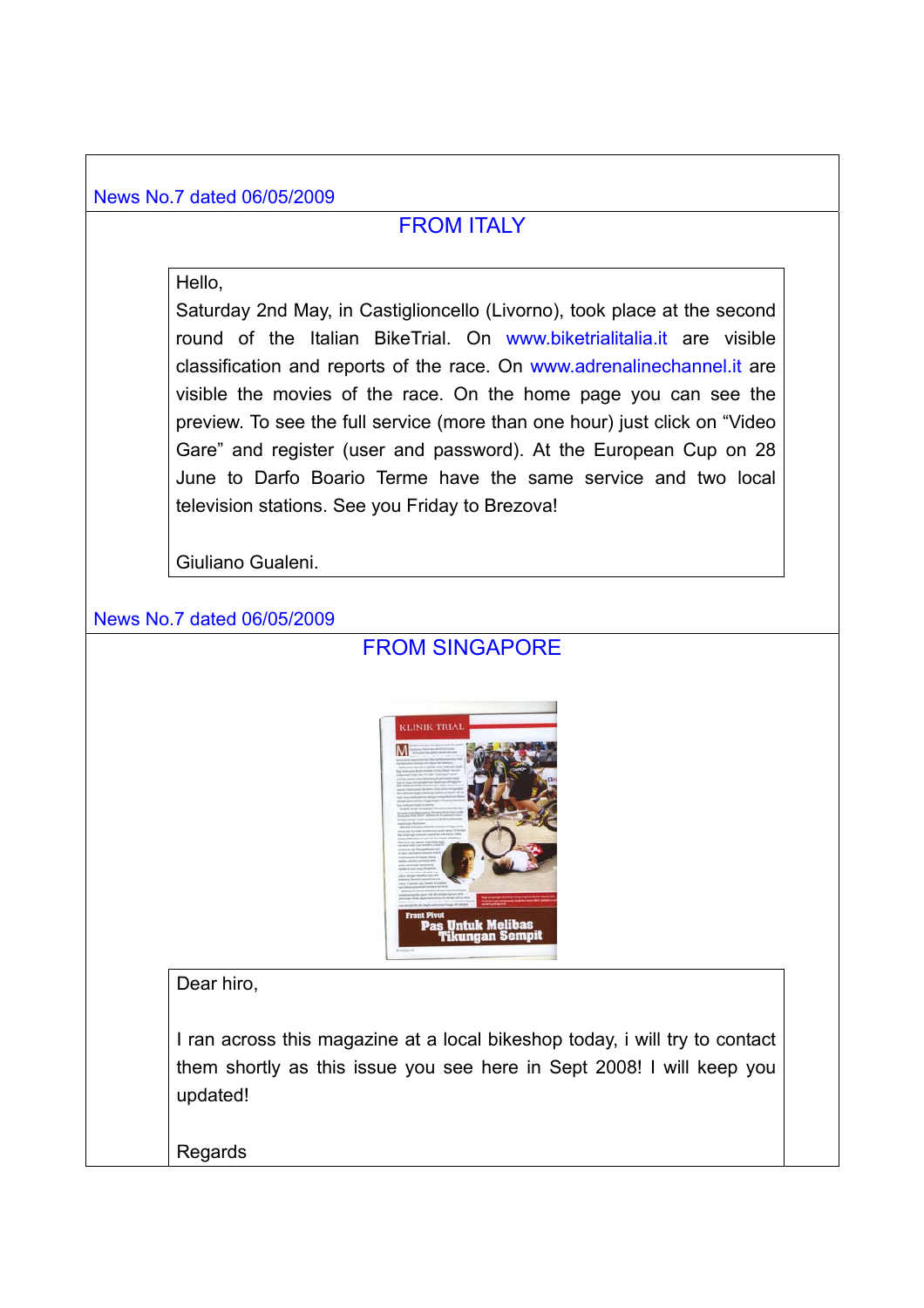**Walton** 

News No.6 dated 06/05/2009

## FROM CHINA

Preparation of event is going on and the very important paper work to get support from their sport council will be done soon. Good luck.

Dear Hiro

I have met the officer of China Sports Council yesterday, and Ping Tang already prepared for the application of WBC for the Council. The WBC fact sheet is nearly finished, I will prepared and send you in these days.

Best Regards Jason

News No.5 dated 06/05/2009

2009 SWEDISH BIKETRIAL CHAMPIONSHIP

We received the results and report from Sweden about their national championships. Please check below.

Dear friends.

We held the first two rounds of the Swedish Biketrial Championships this past weekend. Both rounds were in Björkvik but on different places, well organized and nice weather. The only bad thing is that it is so few riders now, especially beginners.

Have a nice week Best Regards Roger Bäckgren Biketrial Sweden BIU/EBU Delegate

> 2009 SWEDISH BIKETRIAL CHAMPIONSHIP ROUND 1 2/5/2009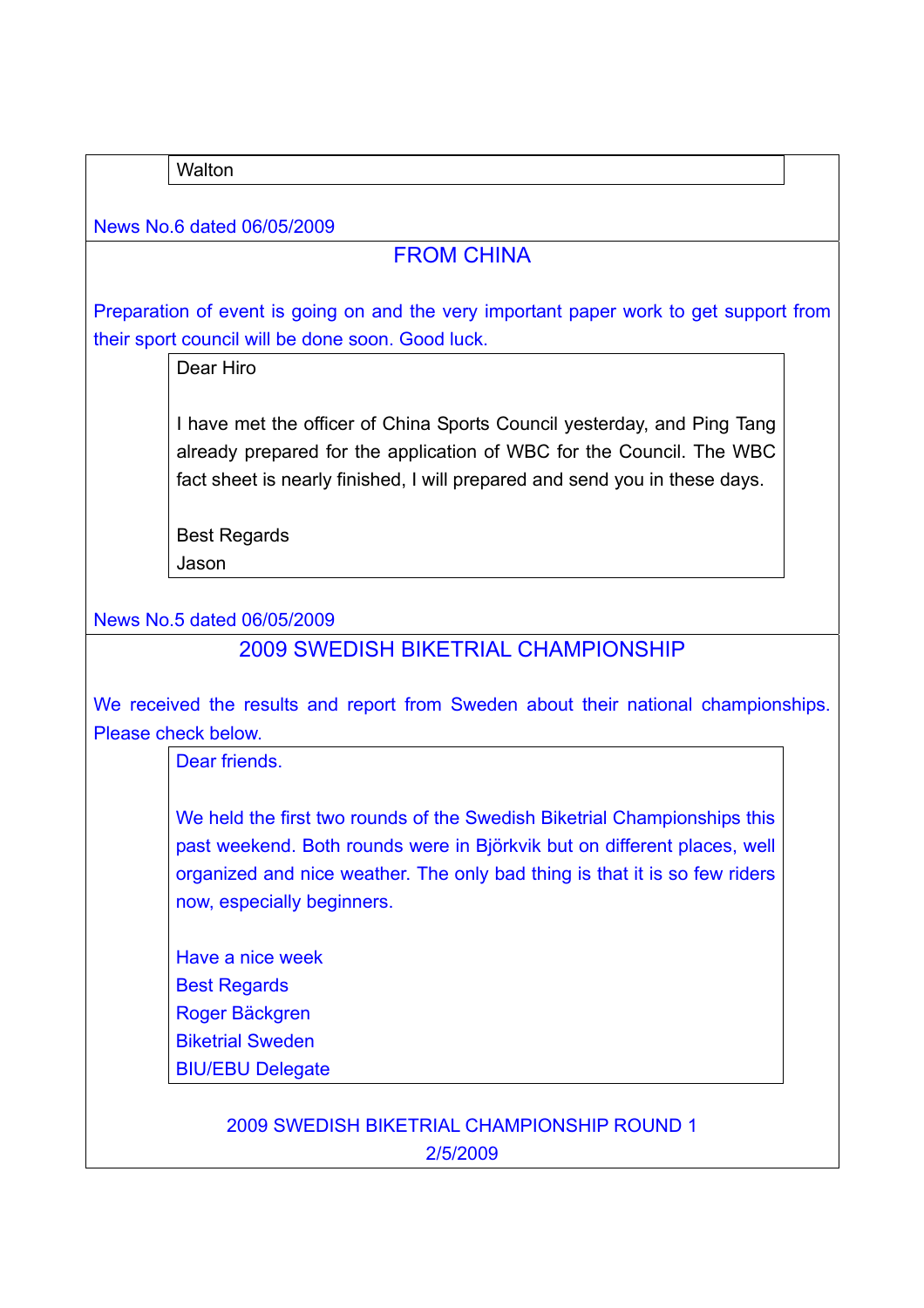| <b>Place</b>   | <b>Name</b>               | <b>Bike</b>        | <b>Penalty</b>  | <b>Clean</b>    |
|----------------|---------------------------|--------------------|-----------------|-----------------|
| 1              | <b>Björn Levin</b>        | <b>Rockman</b>     | 10              | 13              |
| $\overline{2}$ | Peter Bäckgren            | <b>Toxsin</b>      | 31              | $\overline{7}$  |
| 3              | <b>Robert Fischer</b>     | <b>Coustellier</b> | 47              | $6\phantom{1}6$ |
|                |                           | <b>CLASS A</b>     |                 |                 |
| <b>Place</b>   | <b>Name</b>               | <b>Bike</b>        | <b>Penalty</b>  | Clean           |
| $\mathbf 1$    | <b>Stefan Hansson</b>     | Gu                 | 54              | $\overline{2}$  |
| $\overline{2}$ | Linus Pihlsgård           | Gu                 | 68              | 1               |
| 3              | <b>Daniel Larsson</b>     | Onza               | 92              | 1               |
|                |                           | <b>CLASS B</b>     |                 |                 |
| <b>Place</b>   | <b>Name</b>               | <b>Bike</b>        | <b>Penalty</b>  | <b>Clean</b>    |
| $\mathbf 1$    | <b>Tobias Hult</b>        | <b>Monty</b>       | 9               | 13              |
| $\overline{2}$ | <b>Viktor Fredriksson</b> | <b>Monty</b>       | 33              | 1               |
| 3              | <b>Nadine Kåmark</b>      | Onza               | 42              | 1               |
|                |                           | <b>CLASS C</b>     |                 |                 |
| <b>Place</b>   | <b>Name</b>               | <b>Bike</b>        | <b>Penalty</b>  | <b>Clean</b>    |
| $\mathbf 1$    | <b>Max Assermark</b>      | <b>Monty</b>       | $6\phantom{1}6$ | 12              |
| $\overline{2}$ | <b>Rasmus Lindroos</b>    | <b>Monty</b>       | 15              | 9               |
| 3              | <b>Elias Claesson</b>     | <b>Crescent</b>    | 16              | 10              |

#### 3/5/2009

## 23 riders took part this event

ELITE

| <b>Place</b>   | <b>Name</b>             | <b>Bike</b>    | <b>Penalty</b> | <b>Clean</b>   |
|----------------|-------------------------|----------------|----------------|----------------|
|                | <b>Björn Levin</b>      | <b>Rockman</b> | 3              | 18             |
| $\overline{2}$ | Peter Bäckgren          | <b>Toxsin</b>  | 11             | 14             |
| 3              | <b>Daniel Johansson</b> | <b>Monty</b>   | 33             |                |
|                |                         | <b>CLASS A</b> |                |                |
| Place          | <b>Name</b>             | <b>Bike</b>    | <b>Penalty</b> | <b>Clean</b>   |
|                | <b>Stefan Hansson</b>   | <b>GU</b>      | 29             | 6              |
| $\overline{2}$ | Linus Pihlsgård         | <b>GU</b>      | 51             | $\overline{2}$ |
| 3              | <b>Daniel Larsson</b>   | Onza           | 77             | O              |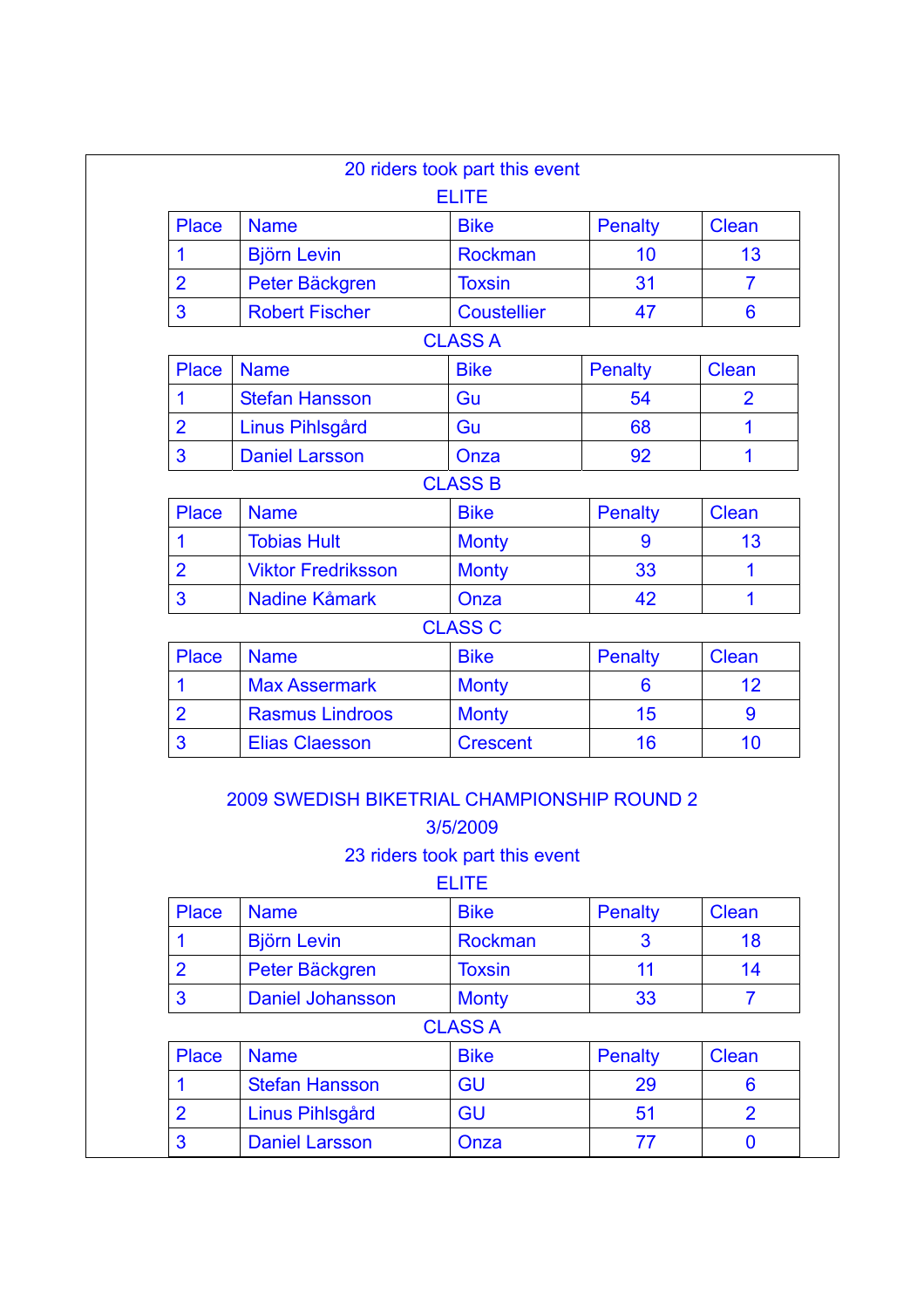|                |                           | <b>CLASS B</b>  |                 |                |
|----------------|---------------------------|-----------------|-----------------|----------------|
| <b>Place</b>   | <b>Name</b>               | <b>Bike</b>     | <b>Penalty</b>  | Clean          |
| 1              | <b>Tobias Hult</b>        | <b>Monty</b>    | 8               | 17             |
| $\overline{2}$ | <b>Viktor Fredriksson</b> | <b>Monty</b>    | 38              | 3              |
| 3              | Nadine Kåmark             | Onza            | 41              | 5              |
|                |                           | <b>CLASS C</b>  |                 |                |
| <b>Place</b>   | <b>Name</b>               | <b>Bike</b>     | <b>Penalty</b>  | Clean          |
| 1              | <b>Elias Claesson</b>     | <b>Crescent</b> | 12 <sup>2</sup> | 14             |
| $\overline{2}$ | <b>Max Assermark</b>      | <b>Monty</b>    | 16              | 11             |
| 3              | <b>Rasmus Lindroos</b>    | <b>Monty</b>    | 25              | 11             |
|                |                           | <b>CLASS N</b>  |                 |                |
| <b>Place</b>   | <b>Name</b>               | <b>Bike</b>     | <b>Penalty</b>  | <b>Clean</b>   |
| 1              | <b>William Eriksson</b>   | <b>Koxx</b>     | $\overline{2}$  | 13             |
| $\overline{2}$ | <b>Albin Englund</b>      | <b>Special</b>  | 9               | 12             |
| 3              | <b>Axel Danielsson</b>    | <b>Special</b>  | 54              | $\overline{2}$ |

### News No.4 dated 4/05/2009

### TEAM JAPAN 2009

22 riders were selected as the members of Team Japan for 2009 WBC in China Ping Tang from the results of NBC round 1. And the 15 riders of them have decided to make entry. You can check those riders below.

### http://www.bju.jp/modules/news/article.php?storyid=149

So, 7 riders of them will not take part WBC this time. Therefore some more riders who could not pass the selection will be added to the members by the recommendation of the regional delegates. So the final members will be decided the later. Now we are sure that the Team Japan 2009 will be biggest team in the history of BJU.

News No.3 dated 4/05/2009

### 2009 WBC PROGRAM

This time, we will send you about BIU official program of 2009 WBC. Please check the attached file.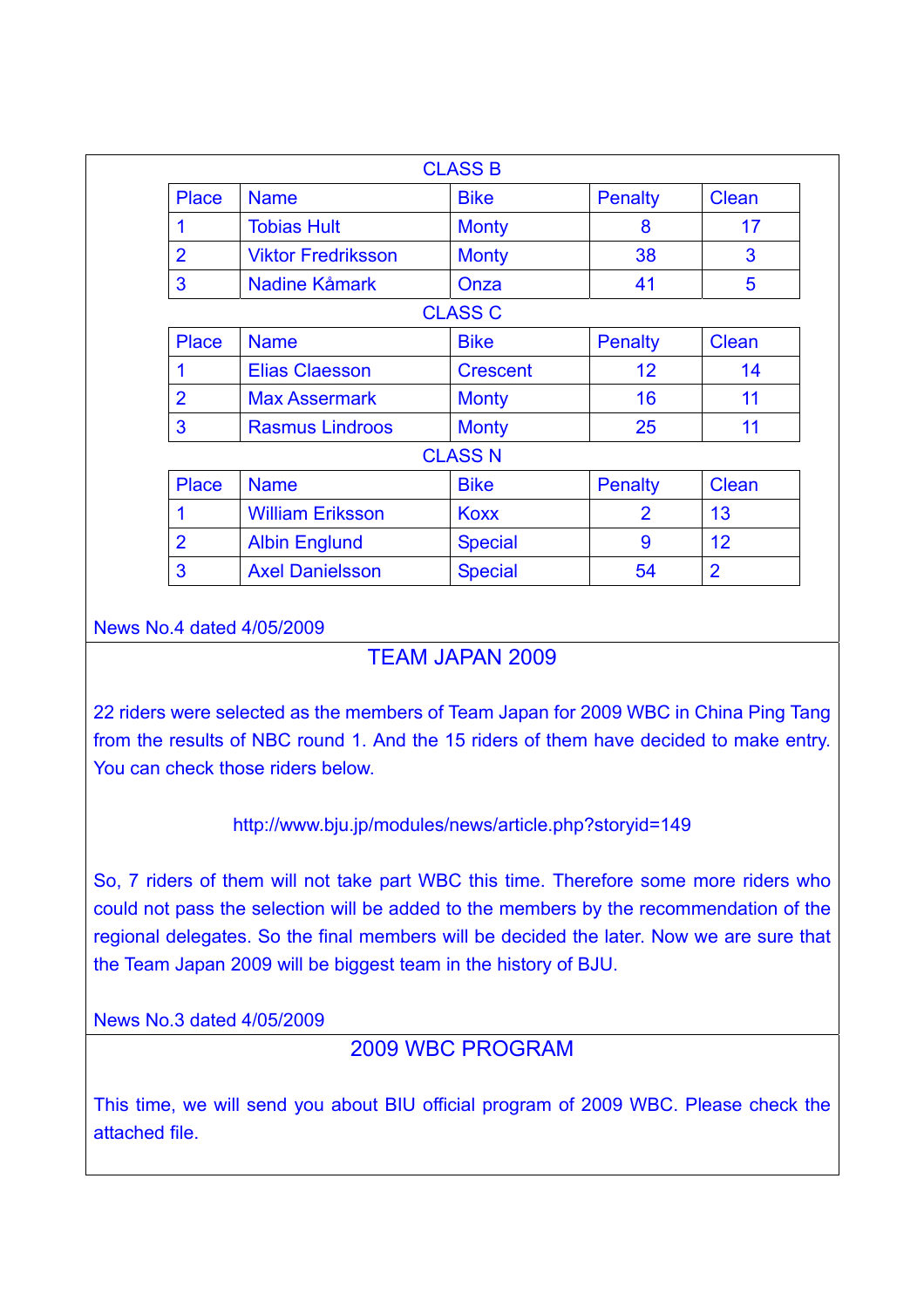News No.3 dated 1/05/2009

## INFORMATION FROM EBU

Dear Delegates and BikeTrial Friends,

According to the agreement between the European BikeTrial Union and the Spanish organizer the deadline for the applications for the European BikeTrial Championship 2009 was changed. The new date for sending your applications is until the 8th of May, 2009. Please send your entry list to the organizer or to us. We are looking forward to meeting you in Spain.

Sincerely yours, Anna Šmehlíková Assistant to the President of the E.B.U

News No.2 dated 1/05/2009

## COMMENT ABOUT VIDEO CLIP

We got some comments about the video clip introduced here last time. Thanks!!!

I have seen it about 10 days ago though BBS of Team Mitani. Is it taken in the UK? It is great performance.

Masatsugu Mitani/Mitani Motor Sports (Trial shop)

I watched it before by chance. No way! I just can say impossible!

Tomoyuki Ogawa/Moto trial rider

I watched the video clip! It looks that the weight of bike does not matter. Crazy!

Shinataro Mori/Owner of Trial Park in Kyoto Dear Hiro,

About this video, I want to tell you is the best video I never seen, is already 2.000.000 seen in youtube, May be we can official this sport as a street biketrial etc....,Danny Macsakill is incredible, he use the tecnic of trial together with free.